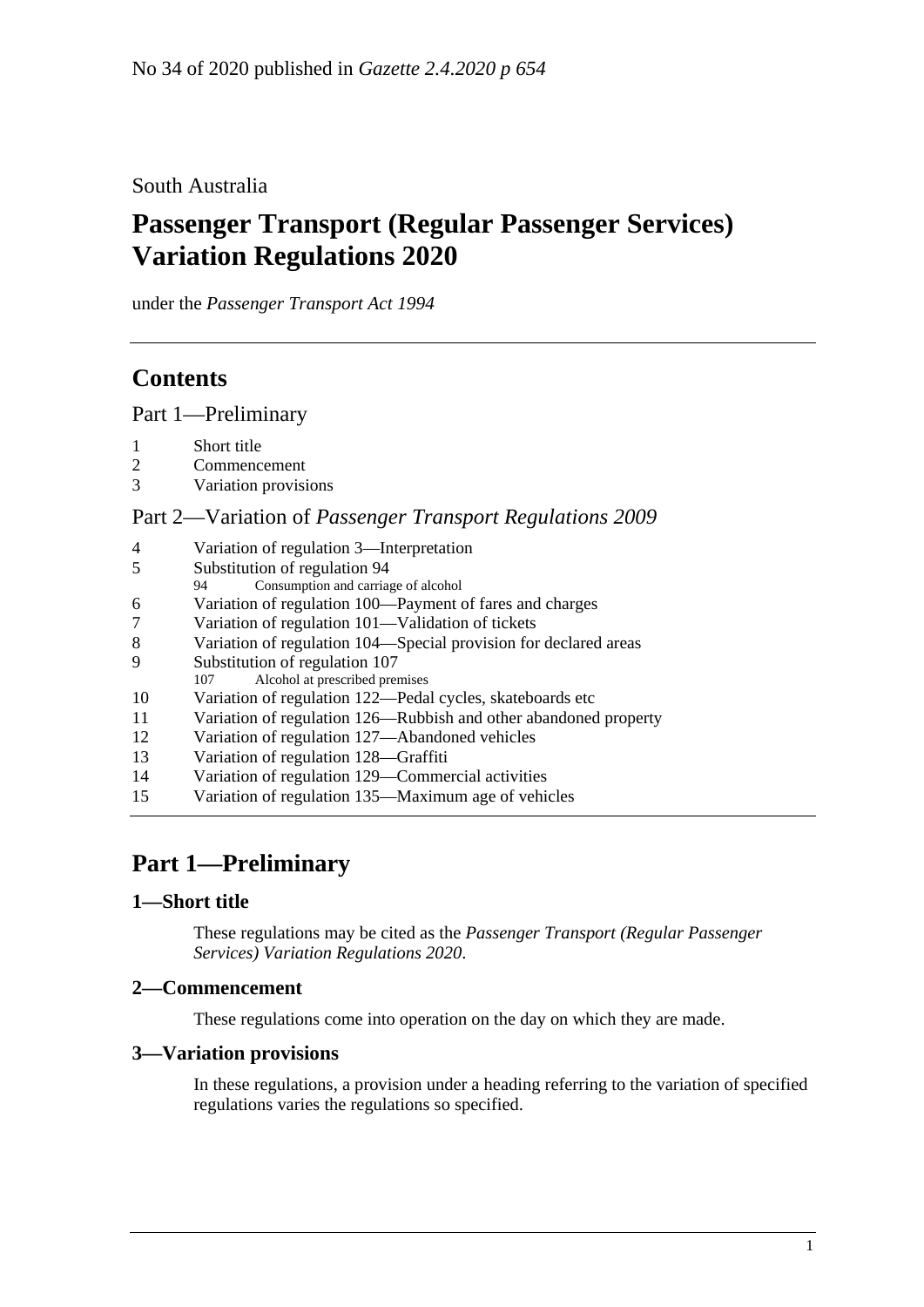## <span id="page-1-0"></span>**Part 2—Variation of** *Passenger Transport Regulations 2009*

#### <span id="page-1-1"></span>**4—Variation of regulation 3—Interpretation**

Regulation 3(1)—after the definition of *quarter* insert:

*rail operator* means a person who conducts a regular passenger service wholly or partly within Metropolitan Adelaide by use of trains or trams;

#### <span id="page-1-2"></span>**5—Substitution of regulation 94**

Regulation 94—delete the regulation and substitute:

#### **94—Consumption and carriage of alcohol**

(1) A person must not, in a regular passenger service vehicle, consume alcohol or carry, hold or otherwise possess alcohol in an open container.

Maximum penalty: \$1 250.

Expiation fee: \$160.

- (2) A person must not, in a public passenger vehicle other than a regular passenger service vehicle—
	- (a) consume alcohol; or
	- (b) carry, hold or otherwise possess alcohol in an open container,

except with the express permission of the operator.

Maximum penalty: \$1 250.

Expiation fee: \$160.

#### <span id="page-1-3"></span>**6—Variation of regulation 100—Payment of fares and charges**

Regulation 100—after subregulation (7) insert:

(8) In subregulation (7)—

*regular passenger service operator* does not include a rail operator.

#### <span id="page-1-4"></span>**7—Variation of regulation 101—Validation of tickets**

Regulation 101—after subregulation (4) insert:

(5) In subregulation (4)—

*regular passenger service operator* does not include a rail operator.

#### <span id="page-1-5"></span>**8—Variation of regulation 104—Special provision for declared areas**

Regulation 104—after subregulation (7) insert:

(7a) In subregulation (7)—

*regular passenger service operator* does not include a rail operator.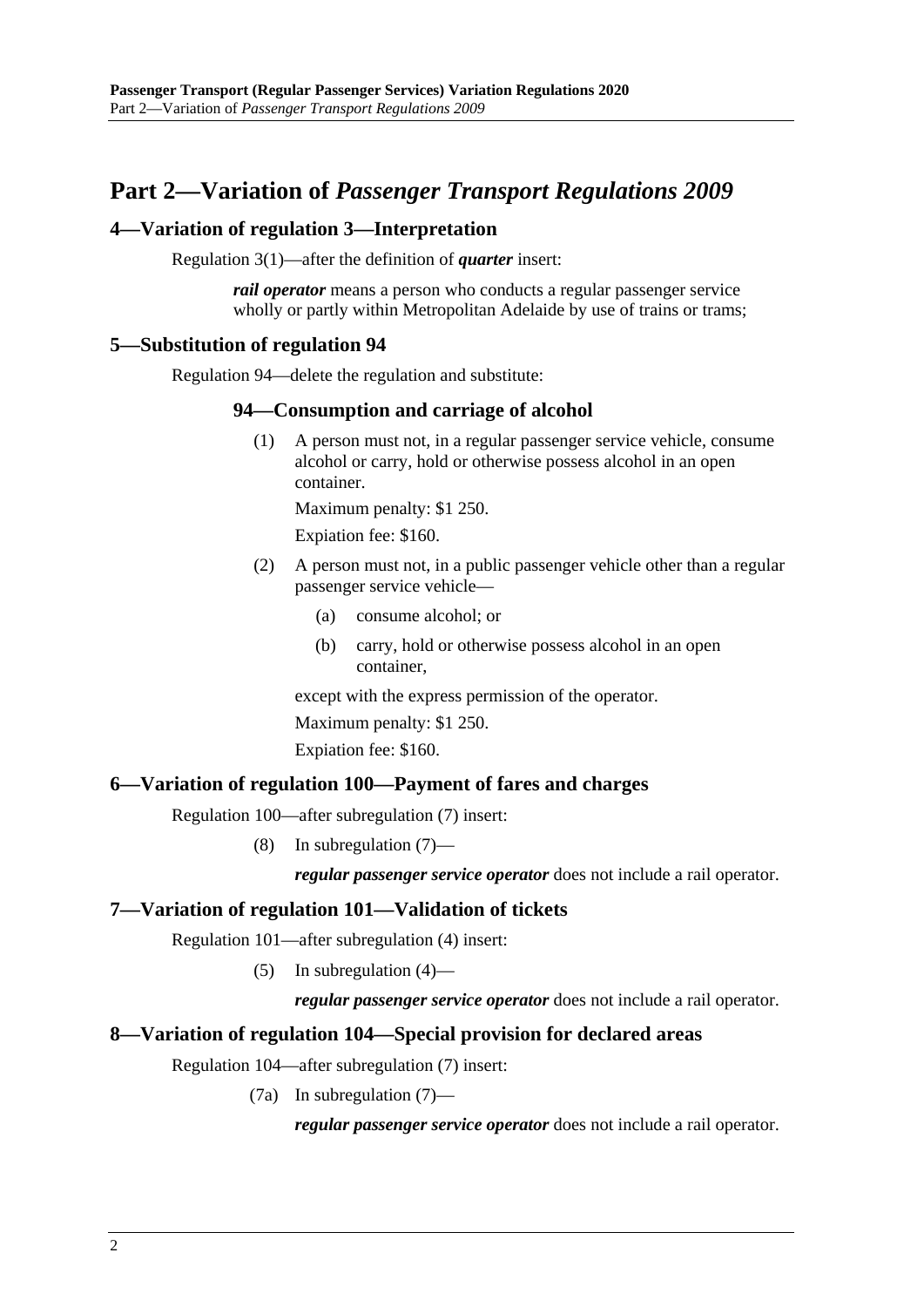## <span id="page-2-0"></span>**9—Substitution of regulation 107**

Regulation 107—delete the regulation and substitute:

### **107—Alcohol at prescribed premises**

- (1) A person must not, without the permission of the Minister—
	- (a) consume alcohol at prescribed premises under the control of a rail operator; or
	- (b) carry, hold or otherwise possess alcohol in an open container at prescribed premises under the control of a rail operator,

except in an area specifically set apart for that purpose by the operator.

Maximum penalty: \$1 250.

Expiation fee: \$160.

- (2) A person must not, at prescribed premises under the control of a regular passenger service operator (other than a rail operator)—
	- (a) consume alcohol; or
	- (b) carry, hold or otherwise possess alcohol in an open container,

(other than in an area specifically set apart for that purpose by the operator) except with the express permission of the operator.

Maximum penalty: \$1 250.

Expiation fee: \$160.

## <span id="page-2-1"></span>**10—Variation of regulation 122—Pedal cycles, skateboards etc**

Regulation 122(1)—delete ", without the permission of the regular passenger service operator"

## <span id="page-2-2"></span>**11—Variation of regulation 126—Rubbish and other abandoned property**

Regulation 126(1)—delete subregulation (1) and substitute:

- (1) A person must not, on prescribed premises—
	- (a) deposit or set fire to garden refuse; or
	- (b) deposit rubbish (other than in receptacles provided for that purpose); or
	- (c) set fire to rubbish.

Maximum penalty: \$750.

Expiation fee: \$160.

## <span id="page-2-3"></span>**12—Variation of regulation 127—Abandoned vehicles**

(1) Regulation 127(3)—delete "employee of the regular passenger service operator" and substitute:

authorised officer